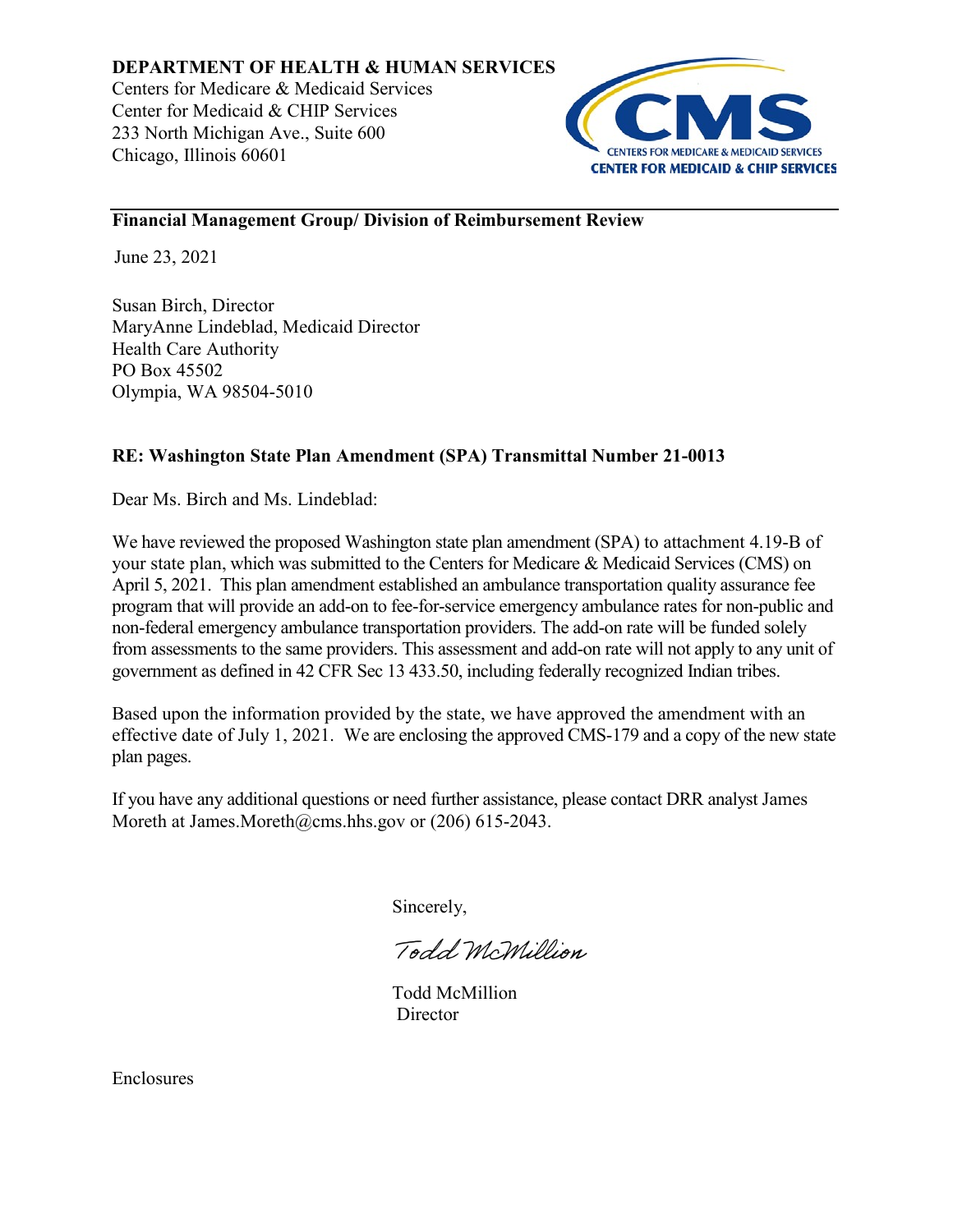| DEPARTMENT OF HEALTH AND HUMAN SERVICES<br>HEALTH CARE FINANCING ADMINISTRATION             |                                                                                 | <b>FORM APPROVED</b><br>OMB NO. 0938-0193 |
|---------------------------------------------------------------------------------------------|---------------------------------------------------------------------------------|-------------------------------------------|
| TRANSMITTAL AND NOTICE OF APPROVAL OF                                                       | 1. TRANSMITTAL NUMBER:                                                          | 2. STATE                                  |
| <b>STATE PLAN MATERIAL</b>                                                                  | 21-0013                                                                         | Washington                                |
| <b>FOR: HEALTH CARE FINANCING ADMINISTRATION</b>                                            | 3. PROGRAM IDENTIFICATION: TITLE XIX OF THE<br>SOCIAL SECURITY ACT (MEDICAID)   |                                           |
|                                                                                             |                                                                                 |                                           |
| TO: REGIONAL ADMINISTRATOR<br>HEALTH CARE FINANCING ADMINISTRATION                          | 4. PROPOSED EFFECTIVE DATE                                                      |                                           |
| DEPARTMENT OF HEALTH AND HUMAN SERVICES                                                     | July 1, 2021                                                                    |                                           |
| 5. TYPE OF PLAN MATERIAL (Check One):                                                       |                                                                                 |                                           |
| NEW STATE PLAN                                                                              | AMENDMENT TO BE CONSIDERED AS NEW PLAN                                          | $\boxtimes$ AMENDMENT                     |
| COMPLETE BLOCKS 6 THRU 10 IF THIS IS AN AMENDMENT (Separate Transmittal for each amendment) |                                                                                 |                                           |
| 6. FEDERAL STATUTE/REGULATION CITATION:                                                     | 7. FEDERAL BUDGET IMPACT:                                                       |                                           |
| $1902(a)$ of the Social Security Act                                                        | a. FFY 2021 \$3,487,373                                                         |                                           |
|                                                                                             | b. FFY 2022 \$13,949,489                                                        |                                           |
| 8. PAGE NUMBER OF THE PLAN SECTION OR ATTACHMENT:                                           | 9. PAGE NUMBER OF THE SUPERSEDED PLAN SECTION<br>OR ATTACHMENT (If Applicable): |                                           |
| Attachment 4.19-B page $20g$ H(new)                                                         |                                                                                 |                                           |
|                                                                                             |                                                                                 |                                           |
|                                                                                             |                                                                                 |                                           |
|                                                                                             |                                                                                 |                                           |
| 10. SUBJECT OF AMENDMENT:                                                                   |                                                                                 |                                           |
| Ambulance Transportation Quality Assurance Fee                                              |                                                                                 |                                           |
|                                                                                             |                                                                                 |                                           |
| 11. GOVERNOR'S REVIEW (Check One):<br>GOVERNOR'S OFFICE REPORTED NO COMMENT                 | $\boxtimes$ OTHER, AS SPECIFIED: Exempt                                         |                                           |
| COMMENTS OF GOVERNOR'S OFFICE ENCLOSED                                                      |                                                                                 |                                           |
| NO REPLY RECEIVED WITHIN 45 DAYS OF SUBMITTAL                                               |                                                                                 |                                           |
|                                                                                             |                                                                                 |                                           |
| 12. SIGNATURE OF STATE AGENCY OFFICIAL:                                                     | 16. RETURN TO:                                                                  |                                           |
| Mary Chine Sindelland                                                                       | Ann Myers                                                                       |                                           |
| 13. TYPED NAME:                                                                             | <b>Rules and Publications</b>                                                   |                                           |
| MaryAnne Lindeblad                                                                          | Division of Legal Services                                                      |                                           |
| 14. TITLE:                                                                                  | Health Care Authority                                                           |                                           |
| <b>Medicaid Director</b>                                                                    | 626 8 <sup>th</sup> Ave SE MS: 42716                                            |                                           |
| 15. DATE SUBMITTED:                                                                         | Olympia, WA 98504-2716                                                          |                                           |
| 4/5/2021                                                                                    |                                                                                 |                                           |
| FOR REGIONAL OFFICE USE ONLY                                                                |                                                                                 |                                           |
| 17. DATE RECEIVED:                                                                          | 18. DATE APPROVED:                                                              |                                           |
| April 5, 2021                                                                               | June 23, 2021                                                                   |                                           |
| PLAN APPROVED - ONE COPY ATTACHED                                                           |                                                                                 |                                           |
| 19. EFFECTIVE DATE OF APPROVED MATERIAL:<br>July 1, 2021                                    | 20. SIGNATURE OF REGIONAL OFFICIAL:<br>Todd McMillion                           |                                           |
| 21. TYPED NAME:                                                                             | 22. TITLE:                                                                      |                                           |
| <b>Todd McMillion</b>                                                                       | Director, Division of Reimbursement Review                                      |                                           |
| 23. REMARKS:                                                                                |                                                                                 |                                           |
| State authorized a P&I change to box 8 to revise page number from 20g to 20h.               |                                                                                 |                                           |